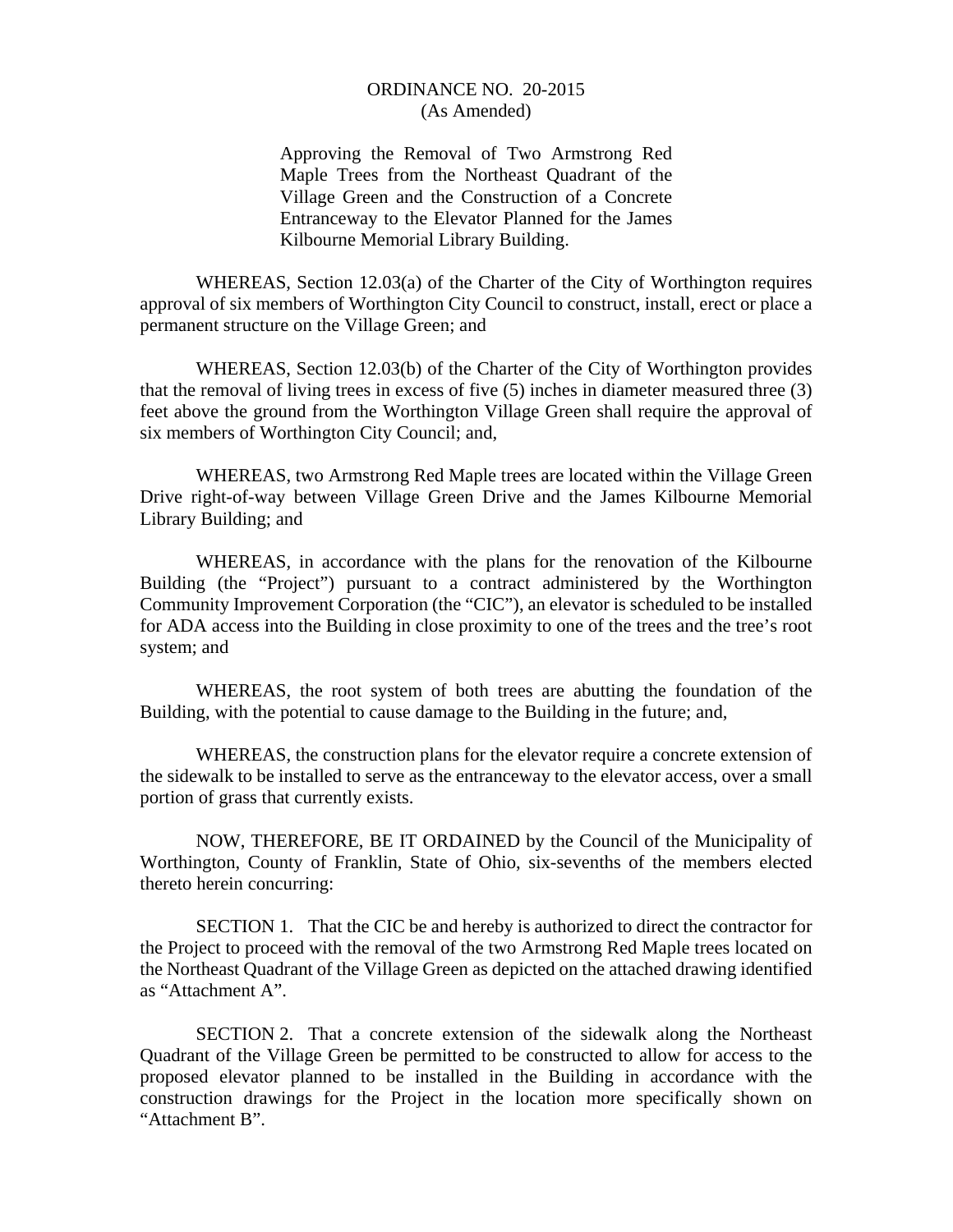## ORDINANCE NO. 20-2015 (As Amended)

 SECTION 3. There shall be two additional trees planted at a location on the Village Green.

SECTION 4. That notice of passage of this Ordinance shall be posted in the Municipal Administration Building, the Worthington Library, the Griswold Center and the Worthington Community Center and shall set forth the title and effective date of the Ordinance and a statement that the Ordinance is on file in the office of the Clerk of Council. This Ordinance shall take effect and be in force from and after the earliest period allowed by law and by the Charter of the City of Worthington, Ohio.

Passed June 1, 2015

\_/s/ Bonnie D. Michael\_\_\_\_\_\_\_\_\_\_\_\_\_\_ President of Council

Attest:

 $\frac{1}{s}$  P.H. June 1, 2015 Clerk of Council Effective June 24, 2015

Introduced May 18, 2015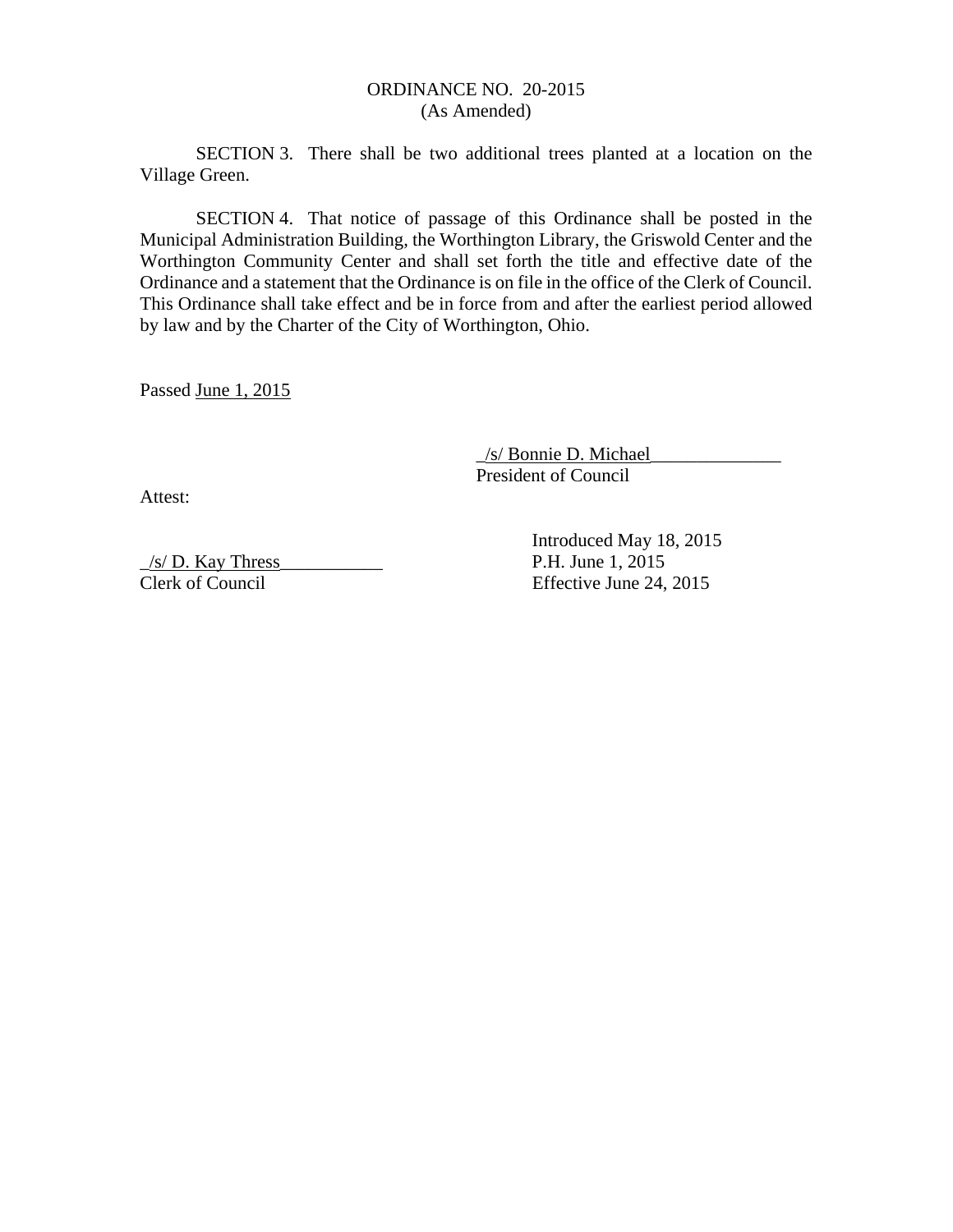**HTACHAENT "A"**